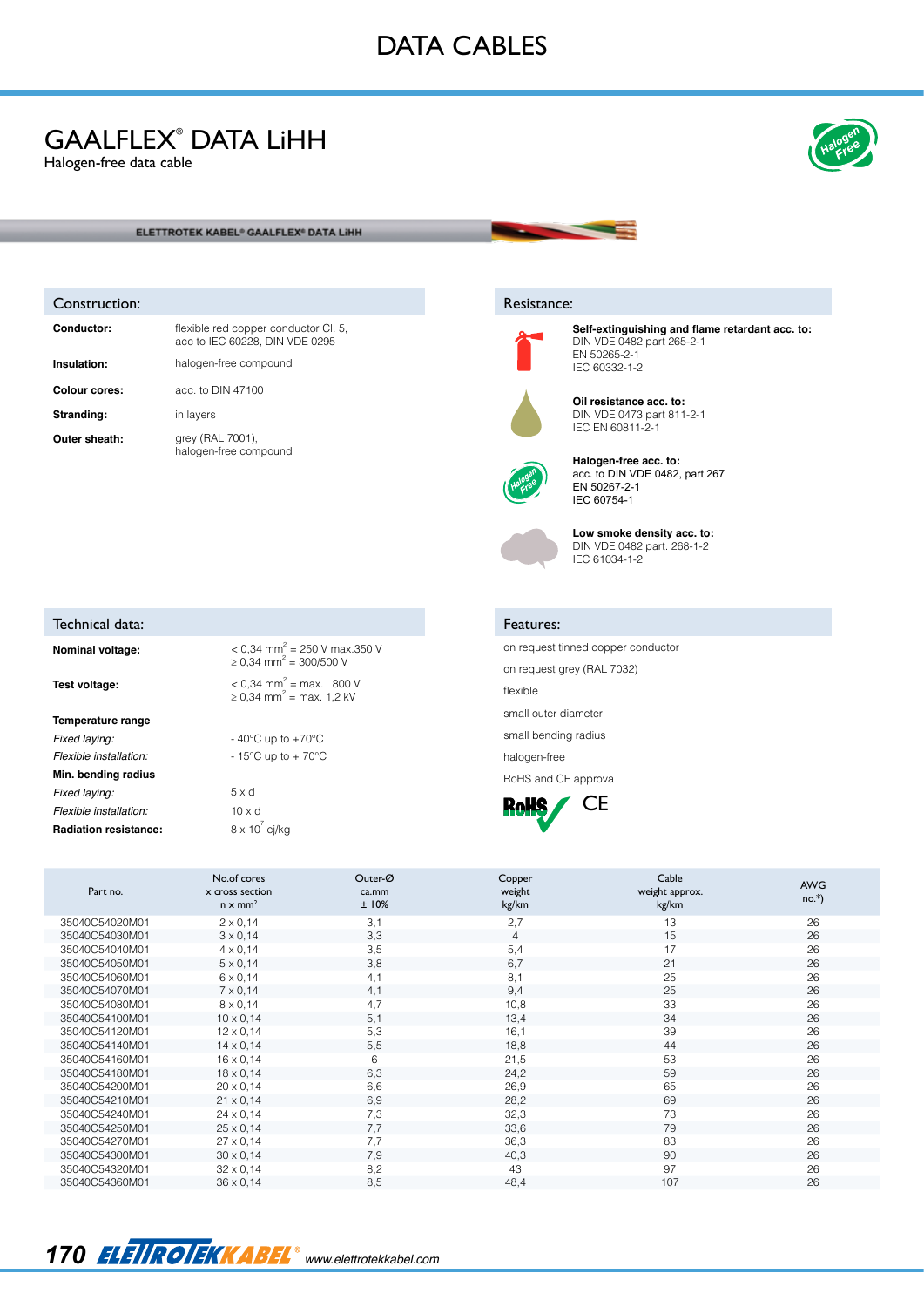# GAALFLEX ® DATA LiHH

Halogen-free data cable



ELETTROTEK KABEL<sup>e</sup> GAALFLEX<sup>\*</sup> DATA LIHH

| Part no.                         | No.of cores<br>x cross section | Outer-Ø<br>ca.mm | Copper          | Cable                   | <b>AWG</b> |
|----------------------------------|--------------------------------|------------------|-----------------|-------------------------|------------|
|                                  | $n \times mm^2$                | ±10%             | weight<br>kg/km | weight approx.<br>kg/km | $no.*$ )   |
| 35040C54400M01                   | $40 \times 0,14$               | 9,1              | 53,8            | 119                     | 26         |
| 35040C54440M01                   | $44 \times 0,14$               | 9,5              | 59,1            | 126                     | 26         |
| 35040C54480M01                   | $48 \times 0.14$               | 10,1             | 64,5            | 144                     | 26         |
| 35040C54500M01                   | $50 \times 0.14$               | 10,3             | 67,2            | 149                     | 26         |
| 35040C54520M01                   | $52 \times 0,14$               | 10,3             | 69,9            | 154                     | 26         |
| 35040C54560M01                   | 56 x 0,14                      | 10,6             | 75,3            | 165                     | 26         |
| 35040C54610M01                   | $61 \times 0,14$               | 10,9             | 82              | 175                     | 26         |
| 35040C54020M02                   | $2 \times 0,25$                | 3,4              | 4,8             | 16                      | 24         |
| 35040C54030M02                   | $3 \times 0,25$                | 3,6              | 7,2             | 20                      | 24         |
| 35040C54040M02                   | $4 \times 0,25$                | 3,9              | 9,6             | 24                      | 24         |
| 35040C54050M02                   | $5 \times 0,25$                | 4,2              | 12,             | 29                      | 24         |
| 35040C54060M02                   | $6 \times 0,25$                | 4,6              | 14,4            | 34                      | 24         |
| 35040C54070M02                   | $7 \times 0,25$                | 4,6              | 16,8            | 35                      | 24         |
| 35040C54080M02                   | $8 \times 0,25$                | 5,2              | 19,2            | 45                      | 24         |
| 35040C54090M02                   | $9 \times 0,25$                | 5,6              | 21,6            | 51                      | 24         |
| 35040C54100M02                   | $10 \times 0,25$               | 5,9              | 24              | 51                      | 24         |
| 35040C54120M02                   | $12 \times 0,25$               | 6,1              | 28,8            | 58                      | 24         |
| 35040C54140M02                   | $14 \times 0,25$               | 6,4              | 33,6            | 66                      | 24         |
| 35040C54160M02                   | $16 \times 0,25$               | 6,7              | 38,4            | 74                      | 24         |
| 35040C54180M02                   | $18 \times 0,25$               | 7,1              | 43,2            | 83                      | 24         |
| 35040C54200M02                   | $20 \times 0,25$               | 7,6              | 48,0            | 95                      | 24         |
| 35040C54210M02                   | $21 \times 0,25$               | 7,9              | 50,4            | 100                     | 24         |
| 35040C54240M02                   | 24 x 0,25                      | 8,4              | 57,6            | 108                     | 24         |
| 35040C54250M02                   | $25 \times 0,25$               | 8,6              | 60              | 112                     | 24         |
| 35040C54270M02                   | $27 \times 0,25$               | 8,6              | 64,8            | 119                     | 24         |
| 35040C54300M02                   | $30 \times 0,25$               | 8,9              | 72,0            | 131                     | 24         |
| 35040C54320M02                   | $32 \times 0,25$               | 9,2              | 76,8            | 139                     | 24         |
| 35040C54360M02                   | 36 x 0,25                      | 10               | 86,4            | 163                     | 24         |
| 35040C54400M02                   | $40 \times 0,25$               | 10,6             | 96              | 181                     | 24<br>24   |
| 35040C54440M02<br>35040C54480M02 | 44 x 0,25<br>48 x 0,25         | 11,1<br>11,3     | 105,6<br>115,2  | 192<br>206              | 24         |
| 35040C54500M02                   | $50 \times 0,25$               | 11,6             | 120             | 214                     | 24         |
| 35040C54520M02                   | $52 \times 0,25$               | 11,6             | 124,8           | 221                     | 24         |
| 35040C54560M02                   | 56 x 0,25                      | 11,9             | 134,4           | 237                     | 24         |
| 35040C54610M02                   | $61 \times 0,25$               | 12,3             | 146,4           | 254                     | 24         |
| 35040D54020M03                   | $2 \times 0,34$                | $\overline{4}$   | 6,5             | 23                      | 22         |
| 35040D54030M03                   | $3 \times 0,34$                | 4,2              | 9,8             | 27                      | 22         |
| 35040D54040M03                   | $4 \times 0,34$                | 4,6              | 13,1            | 33                      | 22         |
| 35040D54050M03                   | $5 \times 0,34$                | 5                | 16,3            | 41                      | 22         |
| 35040D54060M03                   | $6 \times 0,34$                | 5,5              | 19,6            | 49                      | 22         |
| 35040D54070M03                   | $7 \times 0,34$                | 5,5              | 22,8            | 51                      | 22         |
| 35040D54080M03                   | $8 \times 0,34$                | 6,5              | 26,1            | 67                      | 22         |
| 35040D54100M03                   | $10 \times 0,34$               | 7,1              | 32,6            | 72                      | 22         |
| 35040D54120M03                   | $12 \times 0,34$               | 7,3              | 39,2            | 83                      | 22         |
| 35040D54140M03                   | $14 \times 0,34$               | 7,9              | 45,7            | 98                      | 22         |
| 35040D54160M03                   | $16 \times 0,34$               | 8,3              | 52,2            | 111                     | 22         |
| 35040D54180M03                   | $18 \times 0,34$               | $_{\rm 8,8}$     | 58,8            | 124                     | 22         |
| 35040D54200M03                   | $20 \times 0,34$               | 9,2              | 65,3            | 137                     | 22         |
| 35040D54210M03                   | $21 \times 0,34$               | 10               | 68,5            | 153                     | 22         |
| 35040D54240M03                   | $24 \times 0,34$               | 10,6             | 78,3            | 165                     | 22         |
| 35040D54250M03                   | $25 \times 0,34$               | 10,8             | 81,6            | 170                     | 22         |
| 35040D54270M03                   | $27 \times 0,34$               | 10,8             | 88,1            | 181                     | 22         |
| 35040D54300M03                   | $30 \times 0,34$               | 11,2             | 97,9            | 197                     | 22         |
| 35040D54320M03                   | $32 \times 0,34$               | 11,6             | 104,4           | 210                     | 22         |
| 35040D54360M03                   | $36 \times 0,34$               | 12,1             | 117,5           | 234                     | 22         |
| 35040D54400M03                   | 40 x 0,34                      | 12,9             | 130,6           | 261                     | 22         |
| 35040D54440M03                   | 44 x 0,34                      | 13,5             | 143,6           | 277                     | 22         |
| 35040D54480M03                   | 48 x 0,34                      | 13,7             | 156,7           | 298                     | 22         |
| 35040D54520M03                   | $52 \times 0,34$               | 14,5             | 169,7           | 333                     | 22         |
| 35040D54560M03                   | 56 x 0,34                      | 14,9             | 182,8           | 356                     | 22         |
| 35040D54610M03                   | 61 x 0,34                      | 15,4             | 199,1           | 382                     | 22         |

www.elettrotekkabel.com **FLETIROTEKKABEL**<sup>®</sup> 171